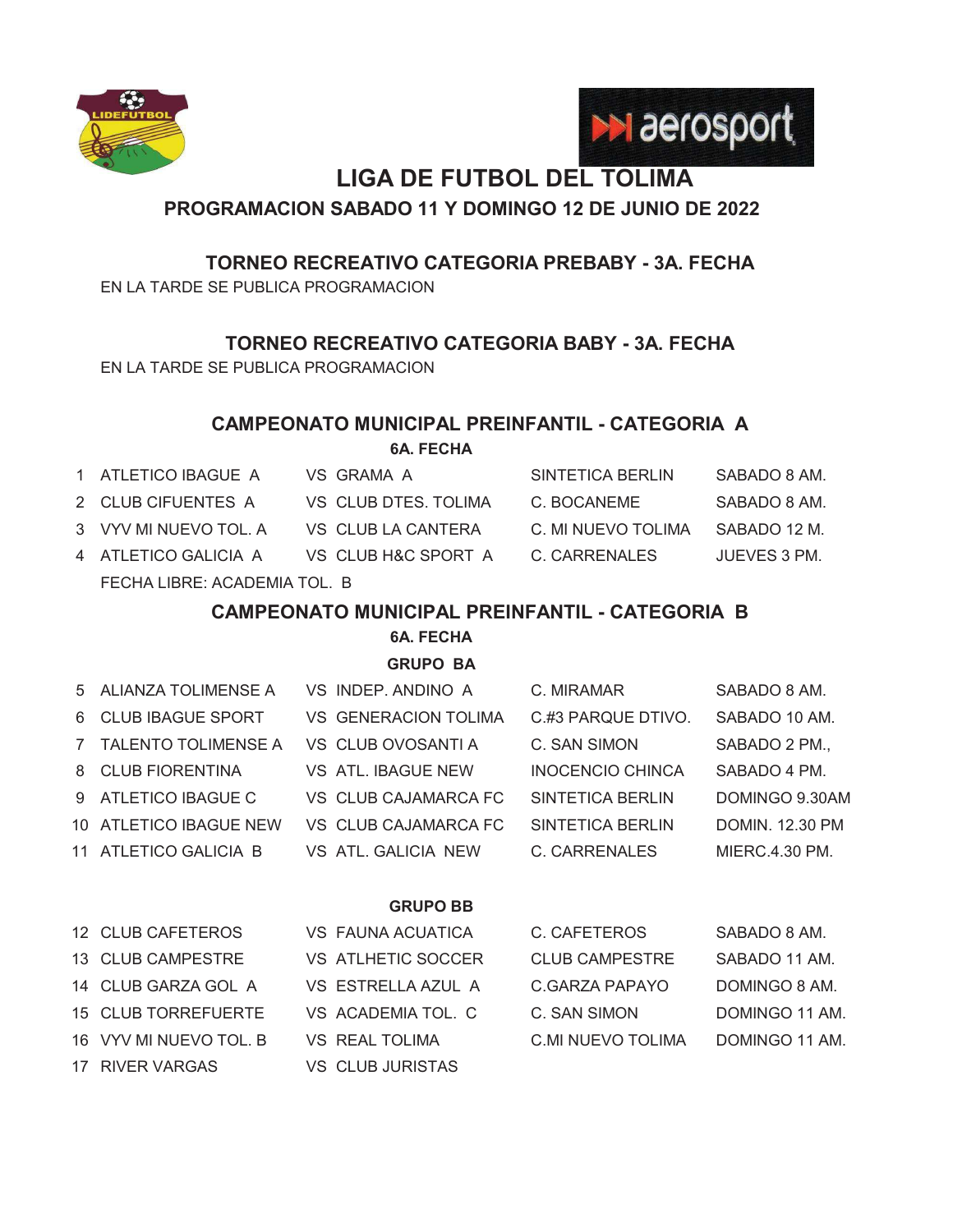### CONTINUACION PROGRAMACION DEL 11 Y 12 DE JUNIO DE 2022- PAGINA 2

### **GRUPO BC - PREINFANTIL**

|    | 18 VYV MI NUEVO TOL, C                     | VS SALVADOR F.C.                                      | <b>C.BOCANEME</b>        | SABADO 8 AM.    |
|----|--------------------------------------------|-------------------------------------------------------|--------------------------|-----------------|
|    | 19 TALENTO REAL A                          | VS CLUB MARACANEIRO                                   | C. ATANASIO              | SABADO 8 AM.    |
|    | 20 CLUB JAGUARES                           | VS ATL.JUVENTUD TOL.                                  | C. MIRAMAR               | SABADO 9.30AM.  |
|    | 21 CLUB LA MASIA                           | VS CLUB COMFATOLIMA                                   | C. COMFATOLIMA           | SABADO 9 AM.    |
|    | 22 CLUB LA MASIA                           | <b>VS ARIEL ARMEL</b>                                 | C.BOCANEME               | SABADO 12.30PM  |
|    | 23 CLUB BLACK BULLS                        | VS CLUB CIFUENTES C                                   | C. EL MARACANAZO         | SABADO 12 M.    |
|    | 24 CLUB GARZA GOL NEW                      | VS CLUB LIBANENSE F.C.                                | C. GARZA PAPAYO          | DOMINGO 9.30AM. |
|    | 25 CLUB AMERICA FINTA                      | VS CLUB NORTOLIMA                                     | C. SAN SIMON             | DOMINGO12.30PM  |
|    | 26 CLUB LIBANENSE F.C.                     | VS VYV MI NUEVO TOL. C                                | <b>C.MI NUEVO TOLIMA</b> | DOMINGO12.30PM  |
|    |                                            | <b>CAMPEONATO MUNICIPAL PREINFANTIL - CATEGORIA C</b> |                          |                 |
|    |                                            | <b>6A. FECHA</b>                                      |                          |                 |
|    |                                            | <b>GRUPO CA</b>                                       |                          |                 |
|    | 27 INDEPTE, IBAGUE                         | VS OVOSANTI B                                         | C. DUBAI                 | SABADO 8 AM.    |
|    | 28 ALIANZA TOL. B                          | VS TALENTO TOL. B                                     | C. MIRAMAR               | SABADO 11 AM.   |
|    | 29 CLUB GRAMA B                            | VS CLUB CIFUENTES D                                   | C. SAN SIMON             | SABADO 11 AM.   |
| 30 | <b>CLUB HORSE SOCCER</b>                   | <b>VS CLUB ESTUDIANTES</b>                            | <b>C.MIRAMAR</b>         | SABADO12.30PM   |
|    | 31 INDEPTE. IBAGUE                         | VS ATLETICO GALICIA C                                 | C. DUBAI                 | DOMINGO 8 AM.   |
|    | 32 ROSARIO CENTRAL                         | <b>VS SAMY SPORT</b>                                  |                          |                 |
|    |                                            | <b>GRUPO CB</b>                                       |                          |                 |
|    | 33 CLUB REAL IBAGUE                        | VS INDEPTE. ARENAS                                    | C. EL TEREQUE            | SABADO 10 AM.   |
|    | 34 TALENTO IBAGUE                          | VS TAL.TOL. FEMENINO                                  | C. LOS TUNJOS            | SABADO 10 AM.   |
|    | 35 CLUB COMFATOLIMA B                      | <b>VS DEPOR IBAGUE</b>                                | C. COMFATOLIMA           | SABADO 10.30 AM |
|    | 36 CLUB GRAMA C                            | VS TOLIMA INDEPTE.                                    | C. SAN SIMON             | SABADO 12.30PM  |
|    | 37 UNION TOLIMA                            | VS ACADEMIA TOL. D                                    | C. FUTBOL TOP 10         | SABADO 3 PM.    |
|    | 38 VYV MI NUEVO TOL. D                     | <b>VS CLUB RANCING</b>                                | <b>C.MI NUEVO TOLIMA</b> | DOMINGO 8 AM.   |
|    | 39 ATLETICO IBAGUE D                       | <b>VS TALENTO IBAGUE</b>                              | SINTETICA BERLIN         | DOMINGO 8 AM.   |
|    | FECHA LIBRE: INTER DE MILAN                |                                                       |                          |                 |
|    |                                            | <b>GRUPO CC</b>                                       |                          |                 |
|    | 40 CLUB ESTRELLA AZUL B VS CLUB OVOSANTI C |                                                       | C. DIVERFUTBOL           | SABADO 8 AM     |
|    | 41 CLUB SALAS KIDS                         | VS CLUB SAN PAY B                                     | C. BOCANEME              | SABADO 9.30AM.  |
|    | 42 CLUB J.B.                               | VS CLUB BUNDE F.C.                                    | <b>B/. LAS AMERICAS</b>  | SABADO 10 AM.   |
|    | 43 INDEPTE. ANDINO B VS NUEVA GENERACION   |                                                       | C. BOCANEME              | SABADO 11 AM.   |
|    | 44 GARZA GOL B                             | VS TALENTO TOL. NEW                                   | C. GARZA PAPAYO          | DOMINGO 1 PM.   |
|    | 45 ALIANZA TOLIMENSE C VS SPORTIVO IBAGUE  |                                                       | C. MIRAMAR               | <b>DOMINGO</b>  |
|    | FECHA LIBRE: BOCA JUNIOR 1947              |                                                       |                          |                 |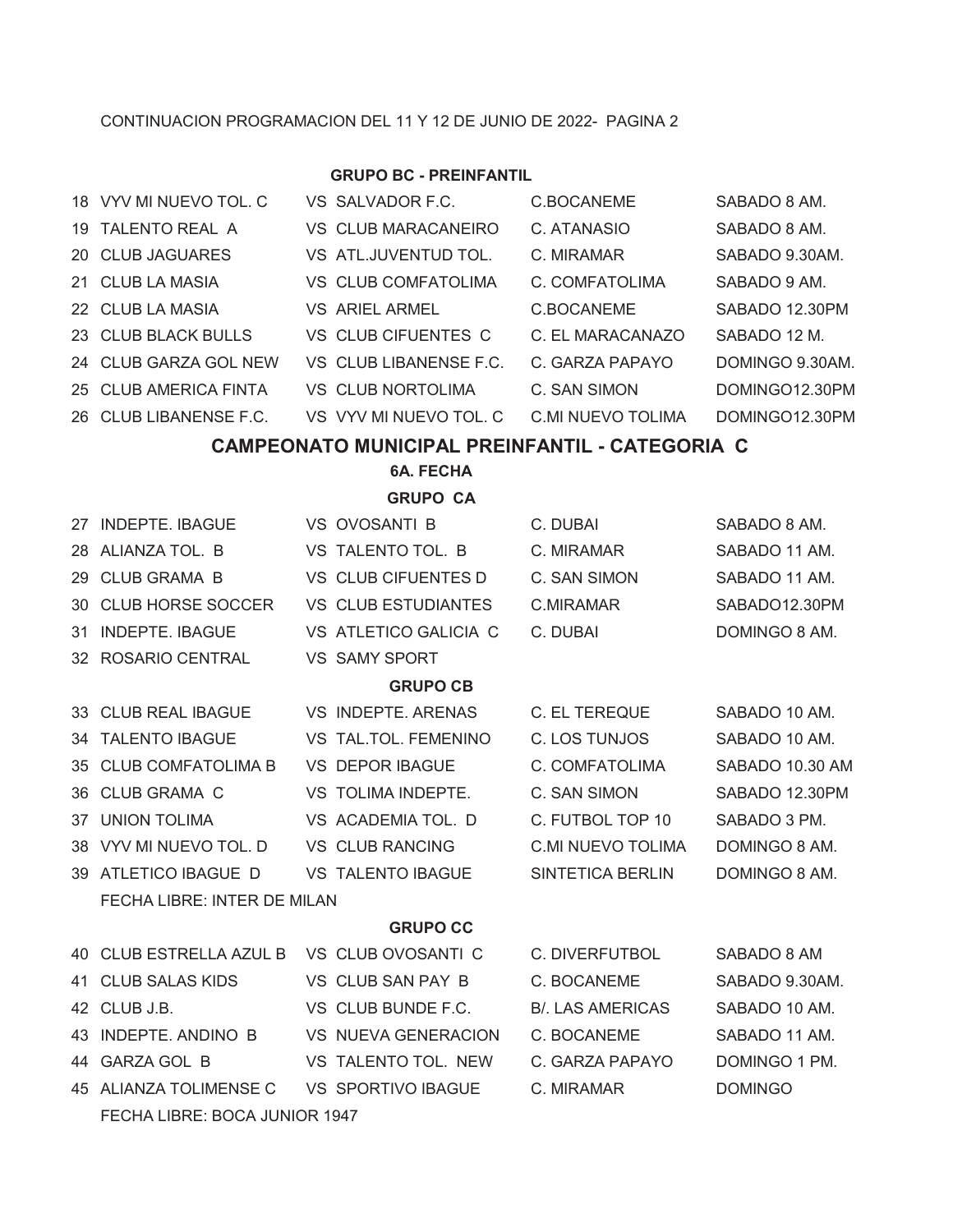### **CAMPEONATO MUNICIPAL INFANTIL- TORNEO APERTURA CATEGORIA A- 9A. FECHA**

| 46 ATLETICO IBAGUE A   | VS ATLETICO GALICIA A | SINTETICA BERLIN   | SABADO 10 AM. |
|------------------------|-----------------------|--------------------|---------------|
| 47 CLUB CIFUENTES A    | VS DTES. TOLIMA A     | C.#4 CALARCA JR.   | SABADO 10 AM. |
| 48 ALIANZA TOLIMENSE A | VS CLUB OVOSANTI A    | C. MARACANA        | SABADO 12 M.  |
| 49 CLUB GRAMA A        | VS CLUB CIFUENTES B   | C. SAN SIMON       | SABADO 2 PM.  |
| 50 CLUB LA CANTERA     | VS CLUB TOLIMENSES A  | C.#2 PARQUE DTIVO. | DOMINGO 4 PM. |

# **CAMPEONATO MUNICIPAL INFANTIL- TORNEO APERTURA CATEGORIA B- 9A. FECHA**

### **GRUPO BA**

| 51 ATLETICO IBAGUE B      | VS VYV MI NUEVO TOL. C | SINTETICA BERLIN | SABADO 12M.     |  |  |
|---------------------------|------------------------|------------------|-----------------|--|--|
| 52 CLUB GRAMA B           | VS VYV MI NUEVO TOL.B  | C. SAN SIMON     | SABADO 4 PM.    |  |  |
| 53 FAUNA ACUATICA A       | VS CLUB ESTRELLA AZUL  | C#3 EL MEXICANO  | DOMINGO 10 AM.  |  |  |
| 54 CLUB COMFENALCO A      | VS CLUB SAN PAY A      | C. COMFENALCO    | MIERC, 2.30 PM. |  |  |
| 55 ACADEMIA TOL. A        | VS ACADEMIA TOL.B      |                  |                 |  |  |
| <b>GRUPO BB- INFANTIL</b> |                        |                  |                 |  |  |
| 56 ALIANZA TOLIMENSE B    | VS CLUB BABY SOCCER    | C.#1EL MEXICANO  | SABADO 8 AM.    |  |  |

| 57 CLUB GRAMA C          | VS GENERACION TOL. B   | <b>INOCENCIO CHINCA</b> | SABADO 8 AM.   |
|--------------------------|------------------------|-------------------------|----------------|
| <b>58 CLUB CAFETEROS</b> | VS CLUB LA MASIA       | C.#1EL MEXICANO         | SABADO 10 AM.  |
| 59 CLUB JAGUARES         | <b>VS TALENTO REAL</b> | C.#1EL MEXICANO         | SABADO 12 M.   |
| 60 ATL.JUVENTUD TOL.     | VS CLUB LA MASIA       | C.#1EL MEXICANO         | SABADO 2 PM.   |
| 61 CLUB NORTOLIMA        | VS TOLIMA INDEPTE.     | C.#1EL MEXICANO         | DOMINGO 10 AM. |
| 62 CLUB TOLIMENSES B     | VS FAUNA ACUATICA B    | C.#1EL MEXICANO         | DOMINGO 12 M.  |
| 63 CLUB NORTOLIMA        | VS ATLETICO GALICIA C  | C.#1EL MEXICANO         | DOMINGO 2 'PM. |
|                          |                        |                         |                |

### **CAMPEONATO MUNICIPAL INFANTIL- TORNEO APERTURA CATEGORIA C- 9A.- FECHA**

### **GRUPO CA**

| <b>64 CLUB TORREFUERTE</b>   | VS CLUB AMBALEMA            | C.#3 EL MEXICANO | SABADO 10 AM.  |
|------------------------------|-----------------------------|------------------|----------------|
| <b>65 CLUB ESTUDIANTES A</b> | VS CLUB AMBALEMA            | C.#3 EL MEXICANO | SABADO 2 PM.   |
| 66 ATLETICO IBAGUE C         | <b>VS TALENTO TOLIMENSE</b> | SINTETICA BERLIN | DOMINGO 8 AM.  |
| 67 ATLHETIC SOCCER           | VS ACADEMIA TOL. C          | C.#1EL MEXICANO  | DOMINGO 8 AM.  |
| 68 ALIANZA TOLIMENSE C       | VS RIVER VARGAS             | C. MARACANA      | DOMINGO 1.30PM |
| 69 PIJAOS CACIQUES           | VS CLUB LYON                | C.#3 EL MEXICANO | DOMINGO 2 PM.  |
|                              |                             |                  |                |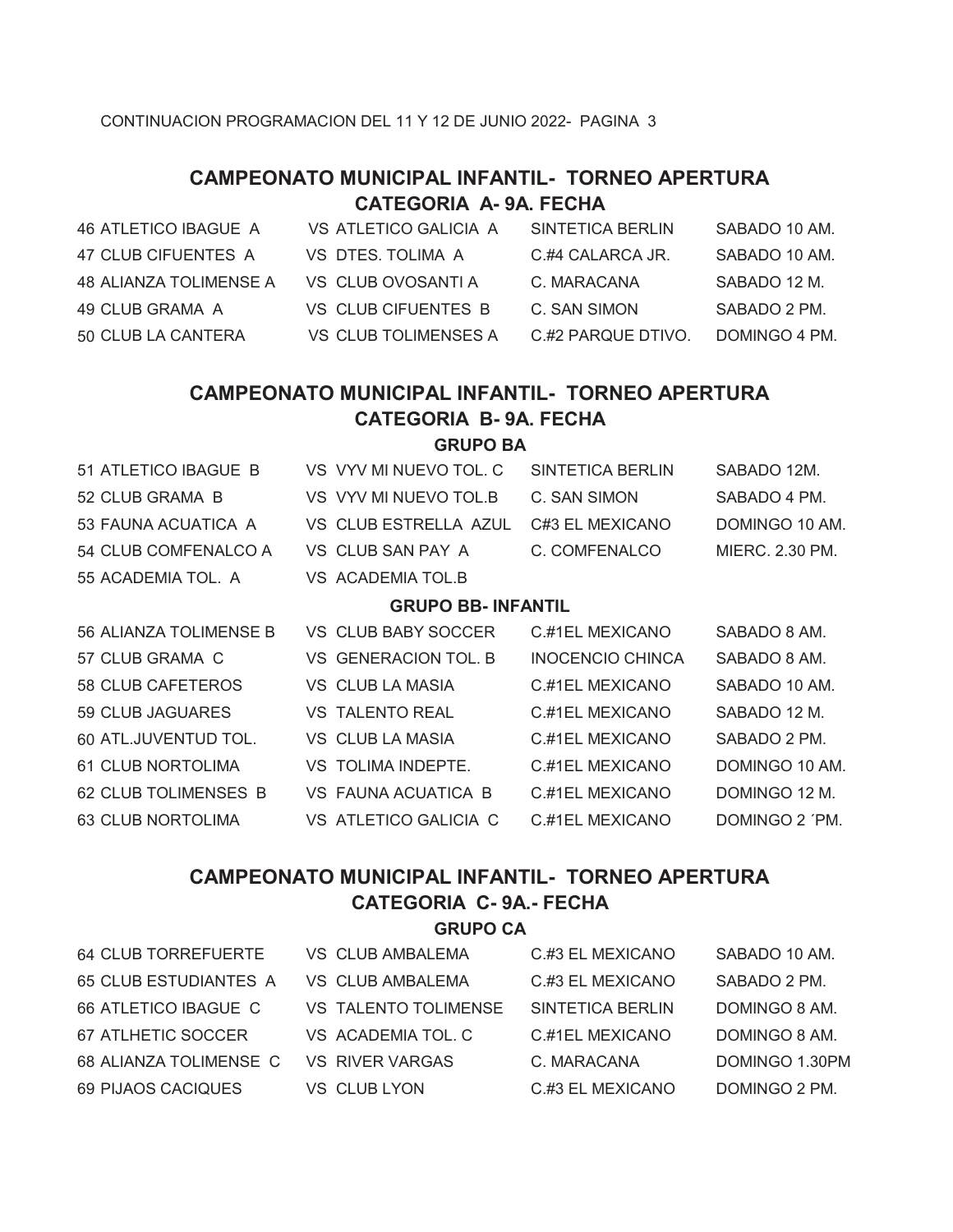### CONTINUACION PROGRAMACION DEL 11 Y 12 DE JUNIO 2022- PAGINA 4

### **GRUPO CB - INFANTIL**

| 70 CLUB GRAMA D        | VS ATLETICO GALICIA C      | C. GARZA PAPAYO  | SABADO 10 AM.  |
|------------------------|----------------------------|------------------|----------------|
| 71 CLUB SAMY SPORT     | <b>VS CLUB OVOSANTI B</b>  | C.#1 EL MEXICANO | SABADO 4 PM.   |
| 72 CLUB MARACANEIRO    | VS ACADEMIA TOL. D         | C.#3 EL MEXICANO | DOMINGO 8 AM.  |
| 73 ALIANZA TOLIMENSE D | VS CLUB HORSE SOCCER       | C. MARACANA      | DOMINGO 3.30PM |
|                        | <b>GRUPO CC - INFANTIL</b> |                  |                |
| <b>74 CLUB RACING</b>  | VS NUFVA GENERACION        | C GARZA PAPAYO   | SABADO 8 AM.   |
| 75 CLUB GRAMA E        | VS ALIANZA TOLIMENSE E     | C GARZA PAPAYO   | SABADO 12 M.   |
| 76 GARZA GOL           | VS INDEP ANDINO B          | C.GARZA PAPAYO   | SABADO 2 PM.   |
| 77 CLUB TOLIMENSES C   | <b>VS BLACK BULLS</b>      | C#1 EL MEXICANO  | SABADO 4 PM.   |
| 78 CLUB J.B.           | VS CLUB TOLIMENSES D       | C.#1 EL MEXICANO | DOMINGO 4 PM.  |
| 79 GRAMA E             | VS NUEVA GENERACION        | C. SAN SIMON     | DOMINGO 8 AM.  |
| 80 CLUB COMFENALCO B   | <b>VS ROSARIO CENTRAL</b>  | C.COMFENALCO     | MARTES 3.30PM  |
|                        |                            |                  |                |

### **CAMPEONATO MUNICIPAL PREJUVENIL- TORNEO APERTURA**

#### **CATEGORIA A- 8. FECHA**

| 81 ALIANZA TOLIMENSE A | VS CLUB FIORENTINA A | C. MARACANA      | SABADO 8 AM.  |
|------------------------|----------------------|------------------|---------------|
| 82 ACADEMIA TOL. A     | VS CLUB CIFUENTES B  | C.#4 CALARCA JR. | SABADO 8 AM.  |
| 83 CLUB CIFUENTES A    | VS DTES TOLIMA A     | C. CIUDADELA     | SABADO 8 AM.  |
| 84 ATLETICO GALICIA B  | VS ATLETICO IBAGUE B | C.#3 CALARCA JR. | DOMINGO 12 M. |
| 85 CLUB TOLIMENSES A   | VS ATLETICO IBAGUE A | C.#3 CALARCA JR. | MARTES 2 PM.  |

# **CAMPEONATO MUNICIPAL PREJUVENIL- TORNEO APERTURA CATEGORIA B- 8A. FECHA**

#### **GRUPO BA**

| 86 VYV MI NUEVO TOL. C | VS CLUB LYON                 | C.MI NUEVO TOLIMA  | SABADO 8 AM.   |
|------------------------|------------------------------|--------------------|----------------|
| 87 CLUB CANTERA B      | VS CLUB SAN PAY              | C.#4 CALARCA JR.   | SABADO 12 M.   |
| 88 DTIVO. IBAGUE A     | VS ACADEMIA TOL. B           | C.#2 PARQUE DTIVO. | SABADO 4 PM.   |
| 89 CLUB JAGUARES       | VS DTES. TOLIMA B            | C.#3 CALARCA JR.   | DOMINGO 8 AM.  |
| 90 GENERACION TOLIMA   | <b>VS ARIEL ARMEL</b>        | C.#3 CALARCA JR.   | DOMINGO 10 AM. |
| 91 REAL TOLIMA         | VS CLUB CANTERA B            | C.#4 CALARCA JR.   | LUNES 2 PM.    |
|                        | <b>GRUPO BB - PREJUVENIL</b> |                    |                |
| 92 CLUB ESTRELLA AZUL  | VS CLUB CAFETEROS            | C.#3 EL MEXICANO   | SABADO 8 AM.   |
| 93 CLUB GRAMA B        | VS GARZA GOL                 | C. SAN SIMON       | SABADO 12 M.   |
| 94 ACADEMIA TOL. C     | VS CLUB JHON J. SPORT        | C.#2 PARQUE DTIVO. | SABADO 2 PM.   |
| 95 VYV MI NUEVO TOL. D | VS ATLETICO GALICIA C        | C. MI NUEVO TOLIMA | DOMINGO 8 AM.  |
| 96 CLUB COMFENACO      | <b>VS RIVER VARGAS</b>       | C. COMFENALCO      | MIERC, 4 PM.   |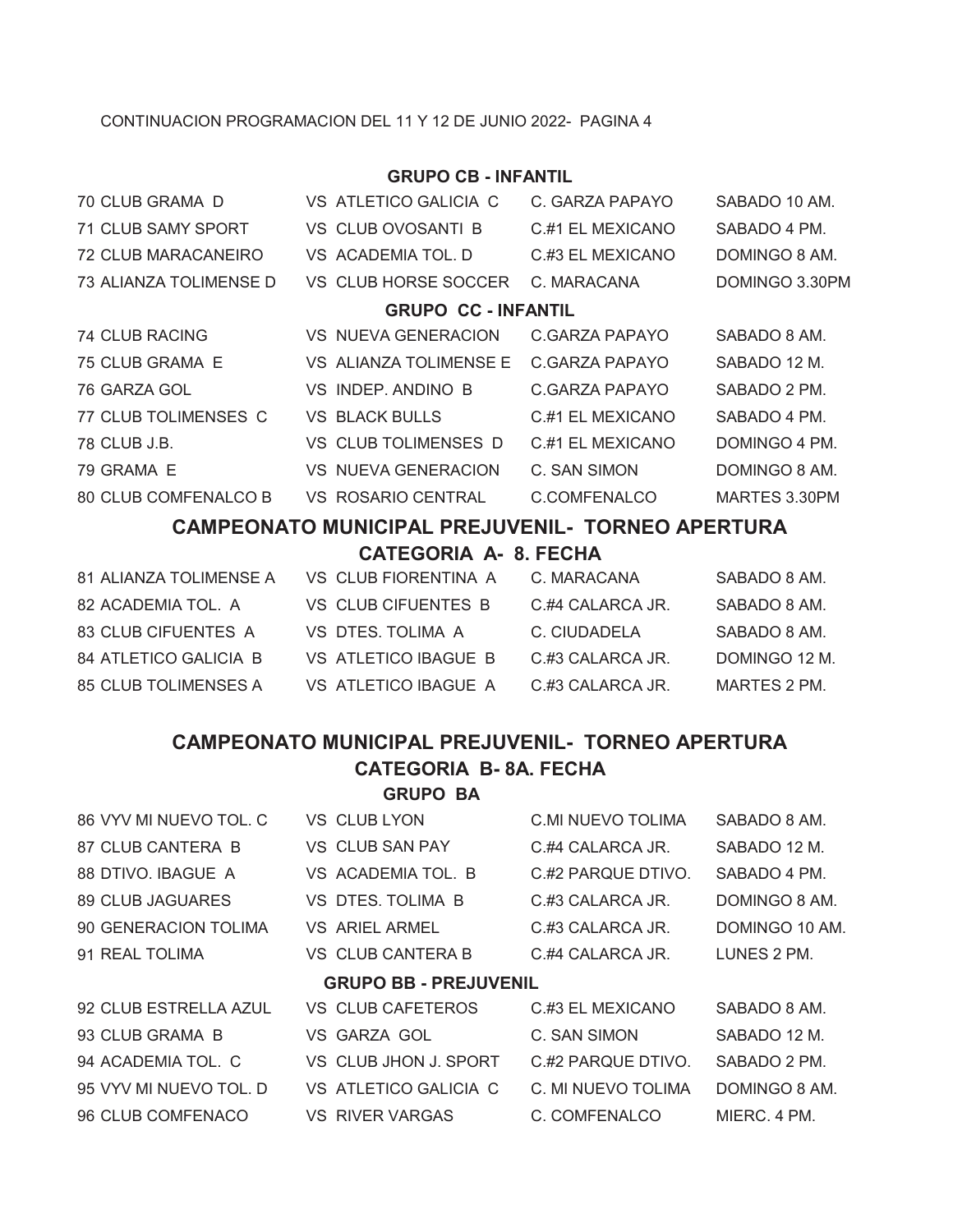### CONTINUACION PROGRAMACION DEL 11 Y 12 DE JUNIO - PAGINA 5

### **GRUPO BC - PREJUVENIL**

| 97 CLUB TOLIMENSES B        | VS CLUB CANTERA C         | C.#3 CALARCA JR.        | SABADO 10 AM., |
|-----------------------------|---------------------------|-------------------------|----------------|
| 98 VYV MI NUEVO TOL. B      | VS TOLIMA INDEPTE.        | C.MI NUEVO TOLIMA       | SABADO 10 AM., |
| 99 CLUB FIORENTINA B        | <b>VS CLUB MORONS</b>     | <b>INOCENCIO CHINCA</b> | SABADO 12 M.   |
| 100 CLUB CIFUENTES C        | <b>VS CLUB SAMY SPORT</b> | C.#3 CALARCA JR.        | SABADO 12 M.   |
| <b>101 CLUB ESTUDIANTES</b> | VS CLUB CIFUENTES C       | C. CIUDADELA            | DOMINGO 8 AM.  |
| 102 CLUB TORREFUERTE        | VS TALENTO TOLIMENSE      | C. SAN SIMON            | DOMINGO 10 AM. |
| 103 INDEPTE. ANDINO         | VS DTIVO, IBAGUE B        | C.#3 EL MEXICANO        | DOMINGO 12 M.  |
| 104 CLUB IBAGUE SPORT       | <b>VS CLUB SAMY SPORT</b> | C.#4 CALARCA JR.        | DOMINGO 10 AM. |
|                             |                           |                         |                |

## **CAMPEONATO MUNICIPAL JUNIOR- TORNEO APERTURA**

**6A. FECHA**

| 105 ALIANZA TOLIMENSE A | VS CLUB TOLIMENSES    | C. MARACANA        | SABADO 10 AM. |
|-------------------------|-----------------------|--------------------|---------------|
| 106 CLUB TALENTO REAL   | VS CLUB AMBALEMA      | C.#3 EL MEXICANO   | SABADO 12 M.  |
| 107 DTES, TOLIMA        | VS ATLETICO GALICIA   | $C$ #4 CALARCA JR. | DOMINGO 8 AM. |
| 108 CLUB CIFUENTES      | VS VYV MI NUEVO TOL.  | C.#4 CALARCA JR.   | DOMINGO 12 M. |
| 109 ATLETICO IBAGUE     | <b>VS IBAGU SPORT</b> | C.#4 CALARCA JR.   | LUNES 4 PM.   |

### **CAMPEONATO MUNICIPAL JUVENIL- TORNEO APERTURA**

### **CATEGORIA A- 8A. FECHA**

| CAMDEONATO MUNICIDAL IUVENII<br>TODNEO ADEDTHDA |                      |                  |               |  |  |
|-------------------------------------------------|----------------------|------------------|---------------|--|--|
| 112 ACADEMIA TOL. A                             | VS CLUB H&C SPORT A  | INOCENCIO CHINCA | SABADO 10 AM. |  |  |
| 111 CLUB BABY SOCCER-                           | VS CLUBG-7 A         | C.#3 CALARCA JR. | SARADO 8 AM   |  |  |
| 110 CLUB GRAMA A                                | VS ATLETICO IBAGUE A | C. SAN SIMON     | SABADO 8 AM.  |  |  |

#### **CAMPEONATO MUNICIPAL JUVENIL- TORNEO APERTURA**

### **CATEGORIA B-8A. FECHA**

#### **GRUPO BA**

| 113 CLUB GRAMA B      | <b>VS GENERACION TOLIMA</b> | C. SAN SIMON            | SABADO 10 AM.  |  |
|-----------------------|-----------------------------|-------------------------|----------------|--|
| 114 ALIANZA TOLIMENSE | <b>VS CLUB SAMY SPORT</b>   | <b>INOCENCIO CHINCA</b> | SABADO 2.15 PM |  |
| 115 CLUB BUNDE F.C.   | VS ACADEMIA TOL. B          | C.CIUDADELA             | DOMINGO 10AM.  |  |
| <b>GRUPO BB</b>       |                             |                         |                |  |
| 116 INDEP. ANDINO     | VS ATL.JUVENTUD TOL.B       | $C$ #4 CALARCA JR.      | SABADO 4 PM.   |  |
| 117 CLUB MARACANA     | <b>VS CLUB TOLIMENSES B</b> | C.#3 CALARCA JR.        | DOMINGO 4 PM.  |  |
| 118 CLUB CENTAUROS    | VS CLUB J.B.                | C.#3 EL MEXICANO        | DOMINGO 4 PM.  |  |
| 119 CLUB RIVER SOCCER | VS ATLETICO GALICIA B       | $C$ #4 CALARCA JR.      | DOMINGO 4 PM.  |  |
| 120 CLUB HORSE SOCCER | VS CLUB G-7 B               | C. MARACANA             | DOMIN. 5.30PM  |  |
|                       |                             |                         |                |  |